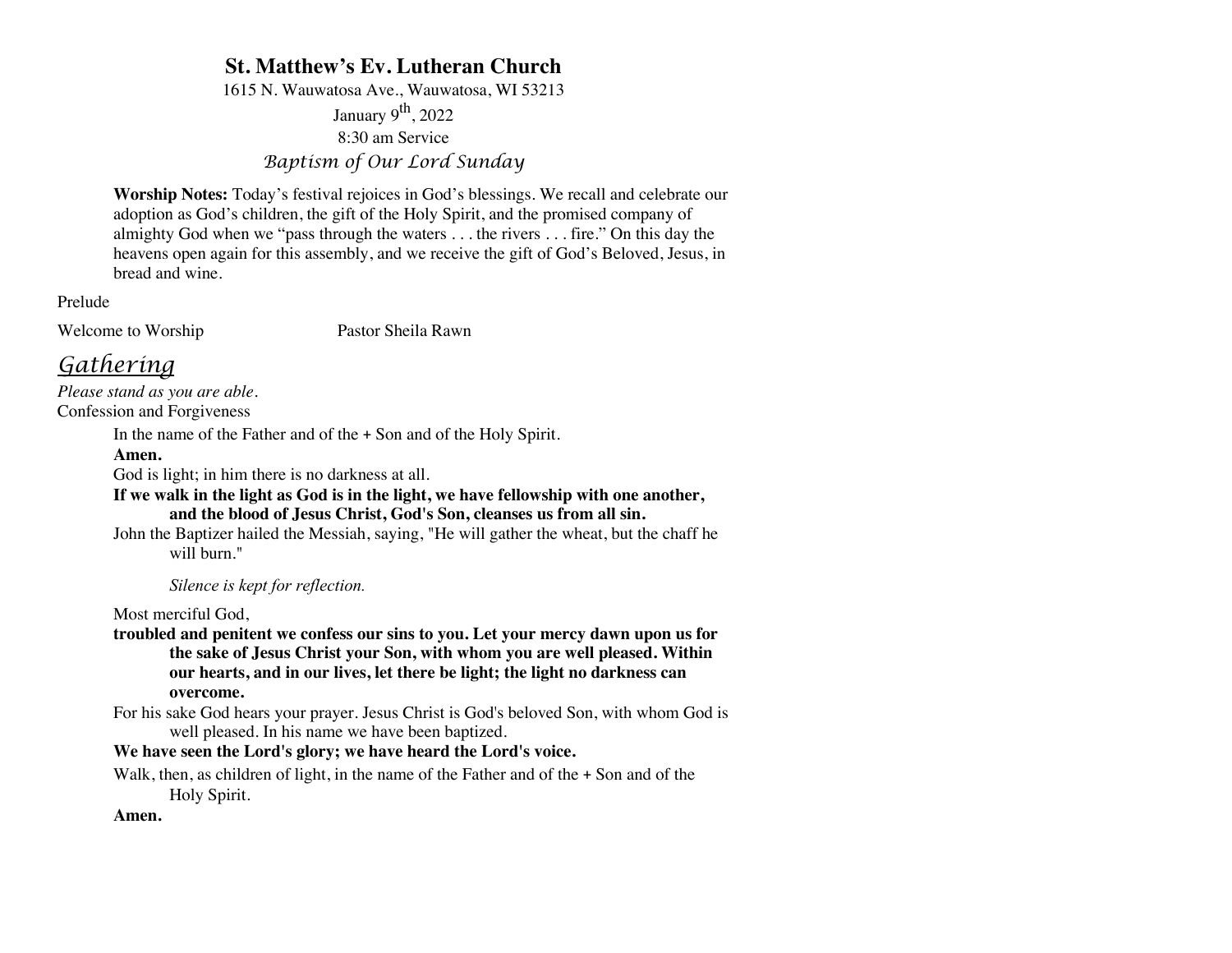**Gathering Song When Jesus Came to Jordan**  $J\overline{or}$ 1. When  $Je$ dan bap - tized  $b**v**$ John, sus came to to be  $2.$ He came to \_\_ share temp tion, ut - most woe loss, ta our and 3. Come, Ho - ly \_\_ Spir - it, aid **us** to keep<sub>-</sub> the vows we make; he did for par don but the Sin - less One. not come as for  $\overline{u}$ s and our sal L, va tion  $\mathbf{t}$ die  $up - on$ the cross. this day  $in$ vade and  $ev -$ 'ry bond - age break. us. He with who mourn their came to share  $re$ pen tance all sins.  $So$ when the dove  $de$ scend ed on him, the Son of Man. lives  $di -$ Come, give our rec tion, the\_ gift we  $cov - et$ most: which good news be - gins. to speak the vi - tal sen tence with ed. the  $hid$  $den$  years had end the  $age$ <sub>\_\_</sub> of grace be - gan.  $\mathbf{f}$ share the res - ur rec tion that leads to Pen - te - cost.

Tune: Ave Maria, Klarer und Lichter Morgenstern, 76 76 D M. v. Werkmeister, Gesangbuch der Herzogl. Hofkapelle, 1784

Text: Fred Pratt Green, b. 1903. Based on Mark 1:4-11. Text copyright 1980 Hope Publishing Co.

Podcast/Streamed/Reprinted with permission under One License A-703603. All rights reserved.

# **Litany for the Baptism of our Lord Sunday**

At your baptism, O Lord, the Holy Spirit rested upon you in the form of a dove.

**At our baptism, love was declared to each of us.**

The baptism of Christ in the Jordan marked the beginning of an amazing ministry of abundant love.

# **And our baptisms mark the beginning of our lives of faith.**

2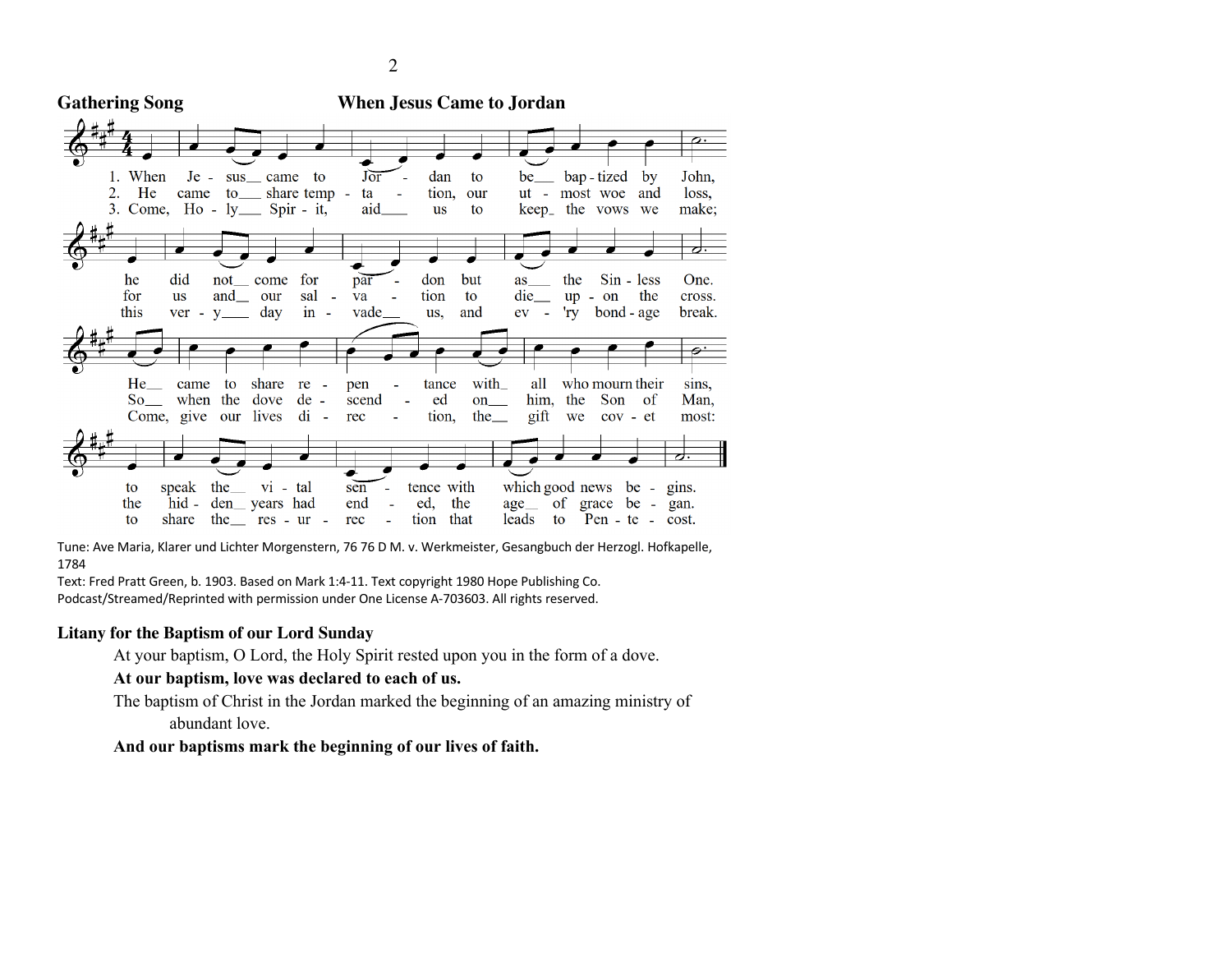On this day when our Lord Jesus was baptized, we remember all those who have been baptized in our church in the last year.

> Elsie Eve Zanskas Jack Arthur Weins Charlie Hugh Jurss Graciana Marie Grady Jack Luebben Isla Ruth Whitnell Isabelle Linda Lucy Kuehl Ethan John Budnick Charlie Michelson August Hart Smith Jaxson James Trucksa Clementine Ann Seckar-Anderson Gianna Rose Nickel Aksel Vincent Georgeson Shay Violet Mauerman Vanessa Royal Szafir

Our God has called each of us children and disciples. **Now may we live our lives in the name of the Lord!**

#### Apostolic Greeting

Arise shine; for the Light has come! **The glory of the Lord has risen upon us!** We gather in the name in which we are baptized. **Thanks be to God.**

#### Prayer of the Day

Almighty God, you anointed Jesus at his baptism with the Holy Spirit and revealed him as your beloved Son. Keep all who are born of water and the Spirit faithful in your service, that we may rejoice to be called children of God, through Jesus Christ, our Savior and Lord, who lives and reigns with you and the Holy Spirit, one God, now and forever.

#### **Amen.**

*Please be seated.*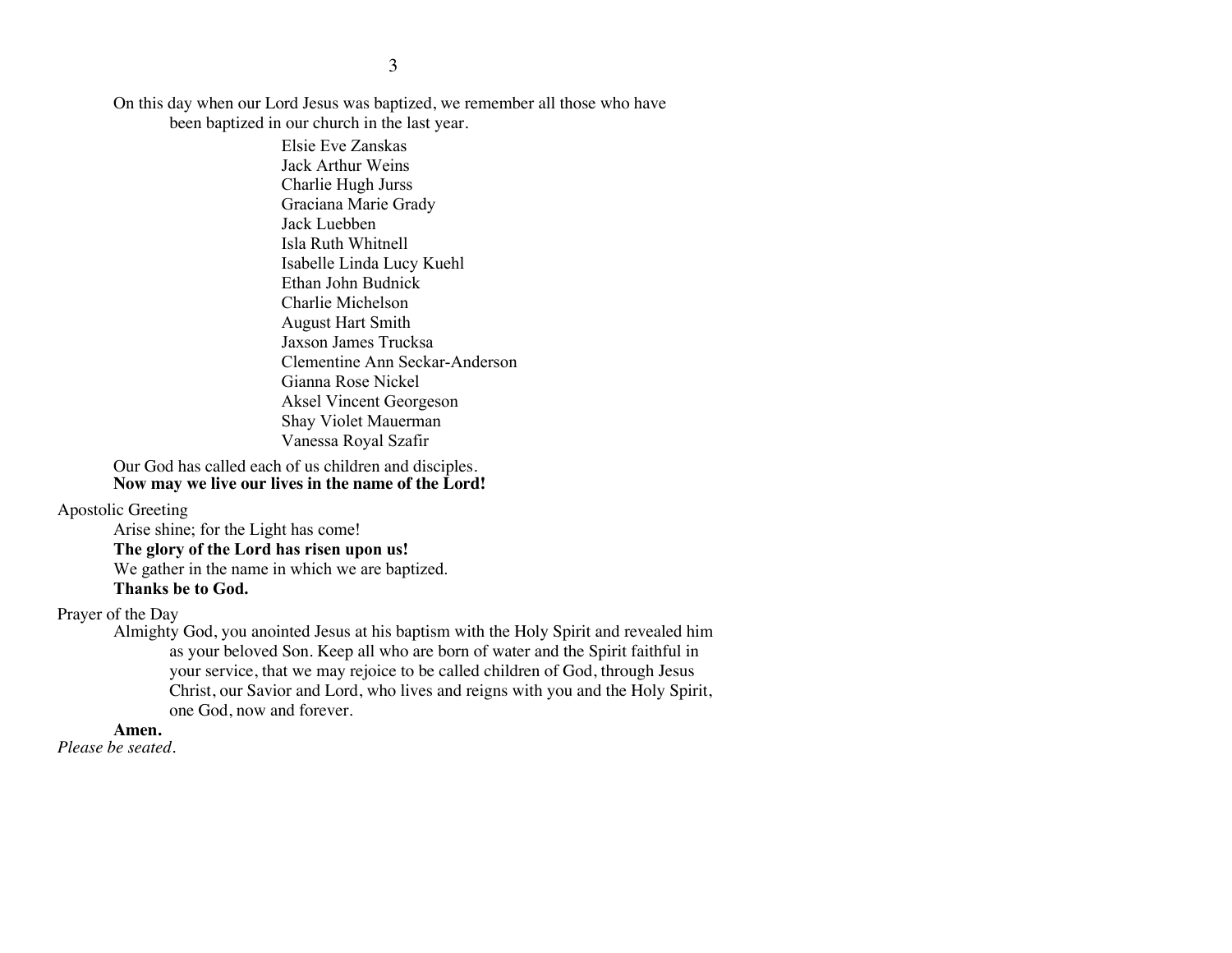*Word*

First Reading Isaiah 43:1-7

*Near the end of Israel's exile in Babylon, God promises to bring the people home. They need no longer be afraid, because the one who formed, created, and called them by name now redeems them from all their enemies. God declares them precious and honored, and God loves them.*

Word of God, word of life. **Thanks be to God.**

Psalm Psalm 29 *The voice of the LORD is upon the waters. (Ps. 29:3)*

Let us read responsively from Psalm 29.

Ascribe to the Lord, you gods, ascribe to the Lord glory and strength.

**Ascribe to the Lord the glory due God's name; worship the Lord in the beauty of holiness.**

The voice of the Lord is upon the waters; the God of glory thunders; the Lord is upon the mighty waters.

**The voice of the Lord is a powerful voice; the voice of the Lord is a voice of splendor.**

The voice of the Lord breaks the cedar trees; the Lord breaks the cedars of Lebanon; **the Lord makes Lebanon skip like a calf, and Mount Hermon like a young wild ox.**  The voice of the Lord bursts forth in lightning flashes.

**The voice of the Lord shakes the wilderness; the Lord shakes the wilderness of Kadesh.**

The voice of the Lord makes the oak trees writhe and strips the forests bare. And in the temple of the Lord all are crying, "Glory!"

# **The Lord sits enthroned above the flood; the Lord sits enthroned as king forevermore.**

O Lord, give strength to your people; give them, O Lord, the blessings of peace.

Second Reading Acts 8:14-17

*Peter and John are sent to support the new Christians in Samaria, a group that was recently baptized after hearing the good news of Christ through the preaching of Philip. Here the Samaritans receive the gift of the Holy Spirit in the laying on of hands.*

Word of God, word of life. **Thanks be to God.**

*Please stand as you are able.*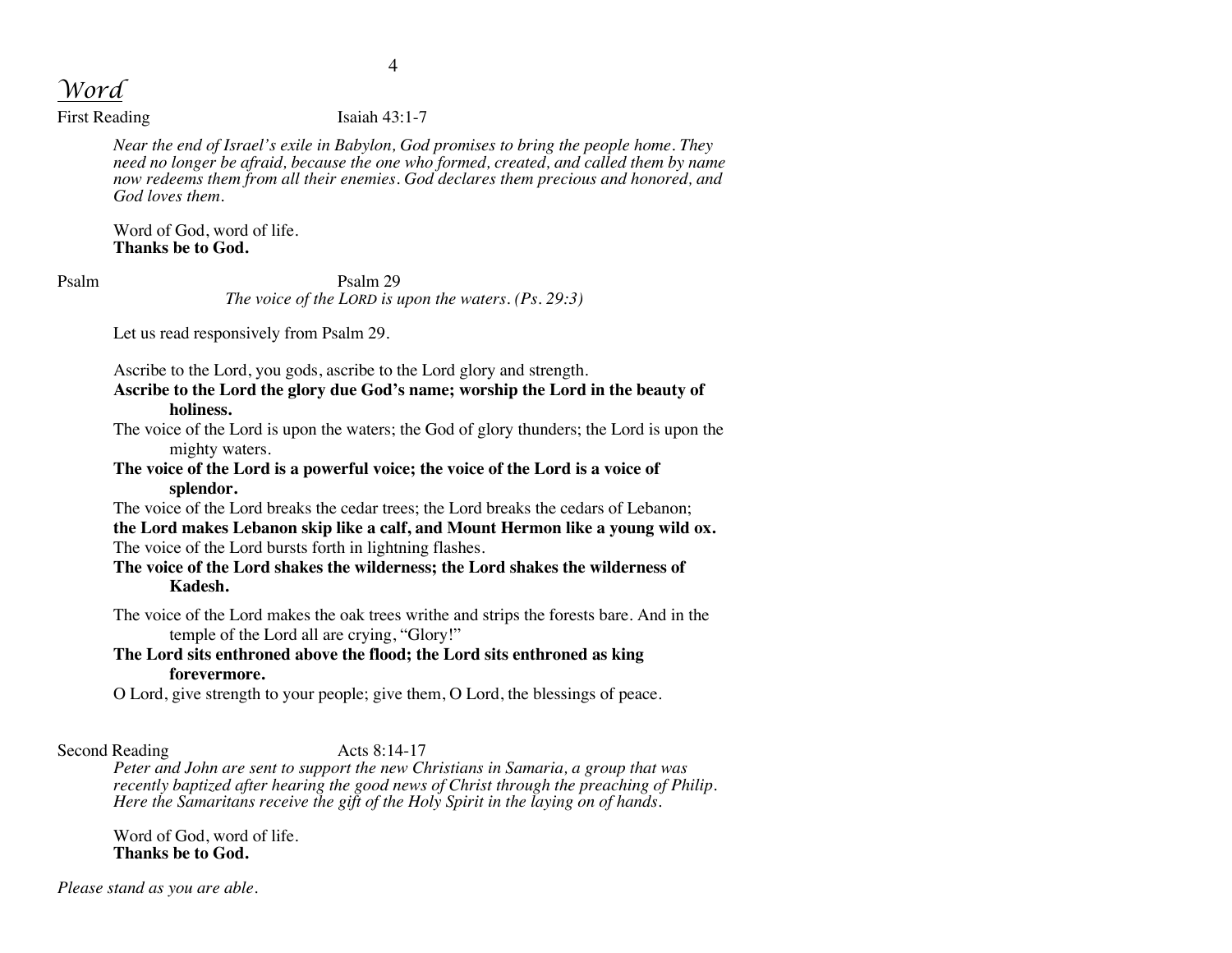Gospel Acclamation **Alleluia! Glory Be**



Text: Arden Mead. Text Copyright © 2004. Creative Communication for the Parish. All rights reserved. Used by permission. Music: Conrad Kocher, 1786-1872. Tune: Dix. Meter: 77 77 77

Gospel Luke 3:15-17, 21-22

*The reading opens with questions about the identity of the Messiah. John the Baptist insists that he is not the Messiah; instead he points ahead to one who is coming. And whether the voice of God was heard by all or only by Jesus, God settles the matter: Jesus is God's beloved Son.*

The holy gospel according to Luke, the  $3<sup>rd</sup>$  chapter. **Glory to you, O Lord.**

The Gospel of the Lord for you this day. **Praise to you, O Christ.**

*Please be seated.*

Pastor Sheila Rawn

*Please stand as you are able.*

#451 We Are Baptized in Christ Jesus

*[Prayer Cards will be collected during the Hymn of the Day]*

#### **Reaffirmation of Baptism**

Sisters and Brothers in Christ, the promises of God's grace are signed and sealed to us in our baptism.

In baptism God promises by grace alone to forgive our sin;

to adopt us into the body of Christ, the church;

to send the Holy Spirit daily to renew and cleanse us;

and to resurrect us to eternal life.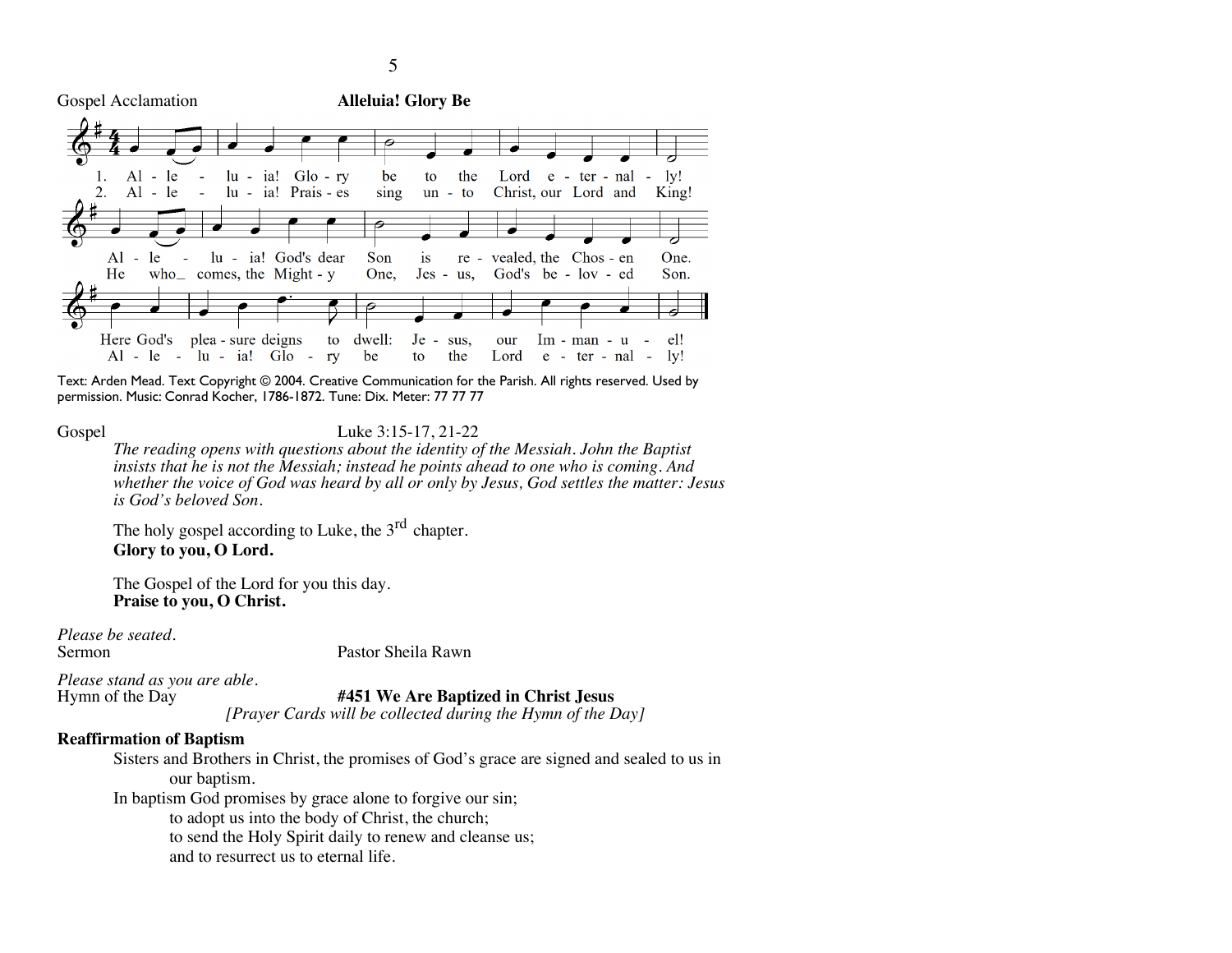This promise is made visible in the water of baptism. Water cleanses, purifies, sustains; Jesus Christ is living water.

Through baptism Christ calls us to new obedience:

to love and trust God completely;

to forsake the evil of the world;

and to live a new and holy life.

I invite you now to remember God's promise, to turn away from all that is evil, and to reaffirm your faith in Jesus Christ and your commitment to Christ's church.

#### Renunciations & Affirmations

Do you renounce the devil and all the forces that defy God, the powers of this world that rebel against God, and the ways of sin that draw you from God?

#### **I renounce them.**

Christ calls us to continue in the covenant God made with us in holy baptism. Do you intend:

to live among God's faithful people,

to hear the word of God and share in the Lord's supper,

to proclaim the good news of God in Christ through word and deed,

to serve all people, following the example of Jesus,

and to strive for justice and peace in all the earth?

## **I do, and I ask God to help and guide me.**

Do you believe in God the Father?

**I believe in God the Father almighty, creator of heaven and earth.**

Do you believe in Jesus Christ, the Son of God?

**I believe in Jesus Christ, God's only Son, our Lord, who was conceived by the Holy Spirit, born of the Virgin Mary, suffered under Pontius Pilate, was crucified, died and was buried; he descended to the dead.**

**On the third day he rose again;**

**he ascended into heaven, he is seated at the right hand of the Father, and he will come to judge the living and the dead.**

Do you believe in God the Holy Spirit?

**I believe in the Holy Spirit,**

**the holy catholic Church,**

**the communion of saints,**

**the forgiveness of sins,**

**the resurrection of the body,**

**and the life everlasting.**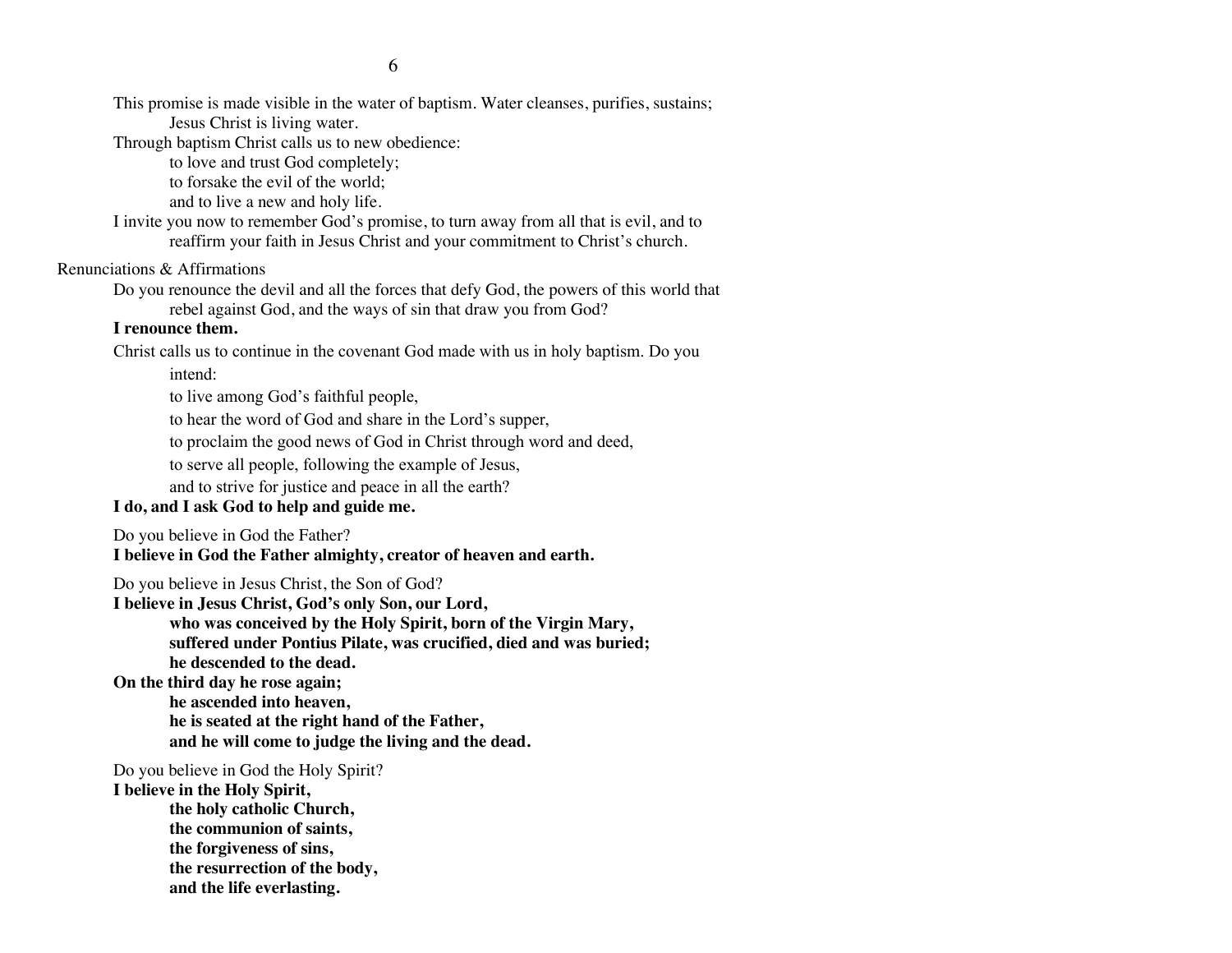People of God, as Christ's faithful disciple, do you promise to support and pray for one another in your life in Christ?

## **We do, and we ask God to help and guide us.**

Thanksgiving at the Font

The Lord be with you.

## **And also with you.**

Let us give thanks to the Lord our God.

## **It is right to give our thanks and praise.**

We give you thanks, O holy and gracious God, for the gift of water.

In the beginning of creation your Spirit moved over the waters.

In the waters of the flood you destroyed evil.

You led the children of Israel through the sea into freedom of the Promised Land. In the river Jordan, John baptized our Lord and your Spirit anointed him.

By his death and resurrection Jesus Christ, the living water, frees us from sin and death and opens the way to life everlasting.

# **We thank you, O God, for the gift of baptism. In the waters of baptism you confirm to us that we are buried with Christ in his death, raised to share in his resurrection, and are being renewed by the Holy Spirit.**

Pour out upon us and on your whole church the gift of your Holy Spirit, so that all who have passed through the waters of Baptism might be dead to sin and alive to God in Christ Jesus

# **To God be all honor and glory, dominion and power, now and forever, through Jesus Christ our Lord.**

*[Rite of Sprinkling occurs during this Acclamation]*



Text: Holy Baptism and Related Rites, Renewing Worship 3. Text © 2002, music © 2003 Augsburg Fortress. Music: Robert A. Hobby, b. 1962. Podcast/Streamed/Reprinted with permission under One License A-703603. All rights reserved.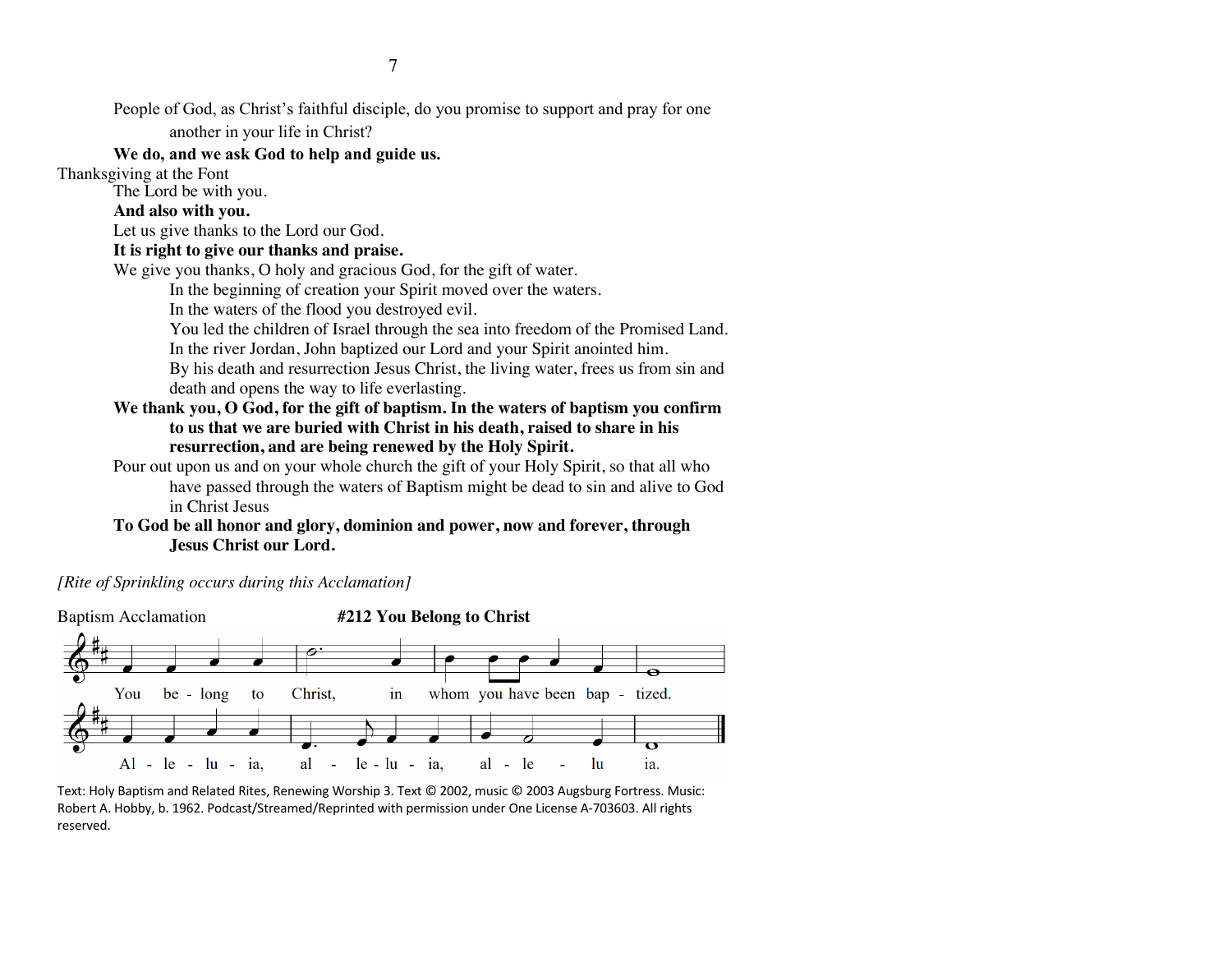Baptismal Charge

Lead a life worthy of the calling to which you have been called, with humility and gentleness, with patience, bearing with one another in love, making every effort to maintain the unity of the Spirit in the bond of peace. *[Ephesians 4:1-2]*

#### **Amen.**

Prayers of Intercession

The Spirit of the Lord is poured out upon us in abundance; so we are bold to pray for the church, the world, and all that God has made.

…God of grace, **hear our prayer.**

Since we have such great hope in your promises, O God, we lift these and all of our prayers to you in confidence and faith; through Jesus Christ our Savior.

# **Amen.**

Sharing the Peace of Christ

The peace of the Lord be with you all.

**And also with you.** *Please be seated.*

*Meal*

Offering *My Son, the Beloved* by David Blackwell – Senior Choir

*Please stand as you are able.* Canticle of Thanksgiving **#456 Baptized in Water**

Offertory Prayer

Surely, God, you show no partiality, for you have chosen us to be your servants, your children.

**Filled with your Spirit, approved by your voice, saved by your Son, we are bold to come before you now. Accept these gifts. Accept our lives. Through Jesus Christ our Lord. Amen.**

Words of Institution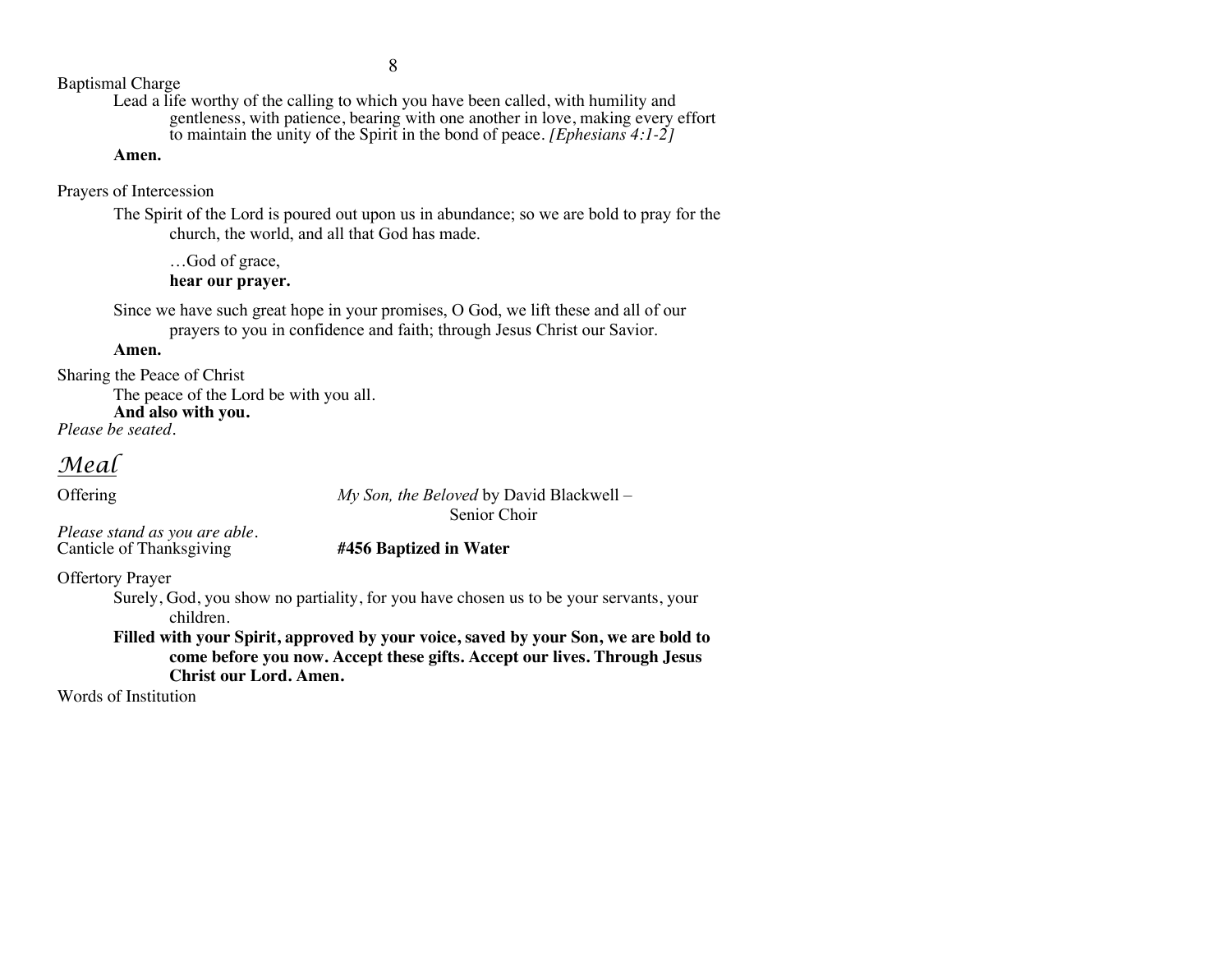9

Lord's Prayer

Gathered into one by the Holy Spirit, let us pray as Jesus taught us.

**Our Father in heaven, hallowed be your name,** 

**your kingdom come, your will be done,** 

**on earth as in heaven.**

**Give us today our daily bread.** 

**Forgive us our sins** 

**as we forgive those who sin against us.** 

**Save us from the time of trial and deliver us from evil.**

**For the kingdom, the power,** 

**and the glory are yours, now and forever. Amen.**

Invitation to Communion

Come to God's table.

**There is a place and enough for all.**

The gifts of God for the people of God.

*Please be seated.*



Text: Miria T. Kolling; English and Spanish tr. Gerhardt M. Cartford, b. 1923. Spanish & English text copyright © 1998 Augsburg Fortress. Tune: Nuestro Padre. 887 8877. Music: Miria T. Kolling. Arr. © 2006 Augsburg Fortress. Podcast/Streamed/Reprinted with permission under One License A-703603. All rights reserved.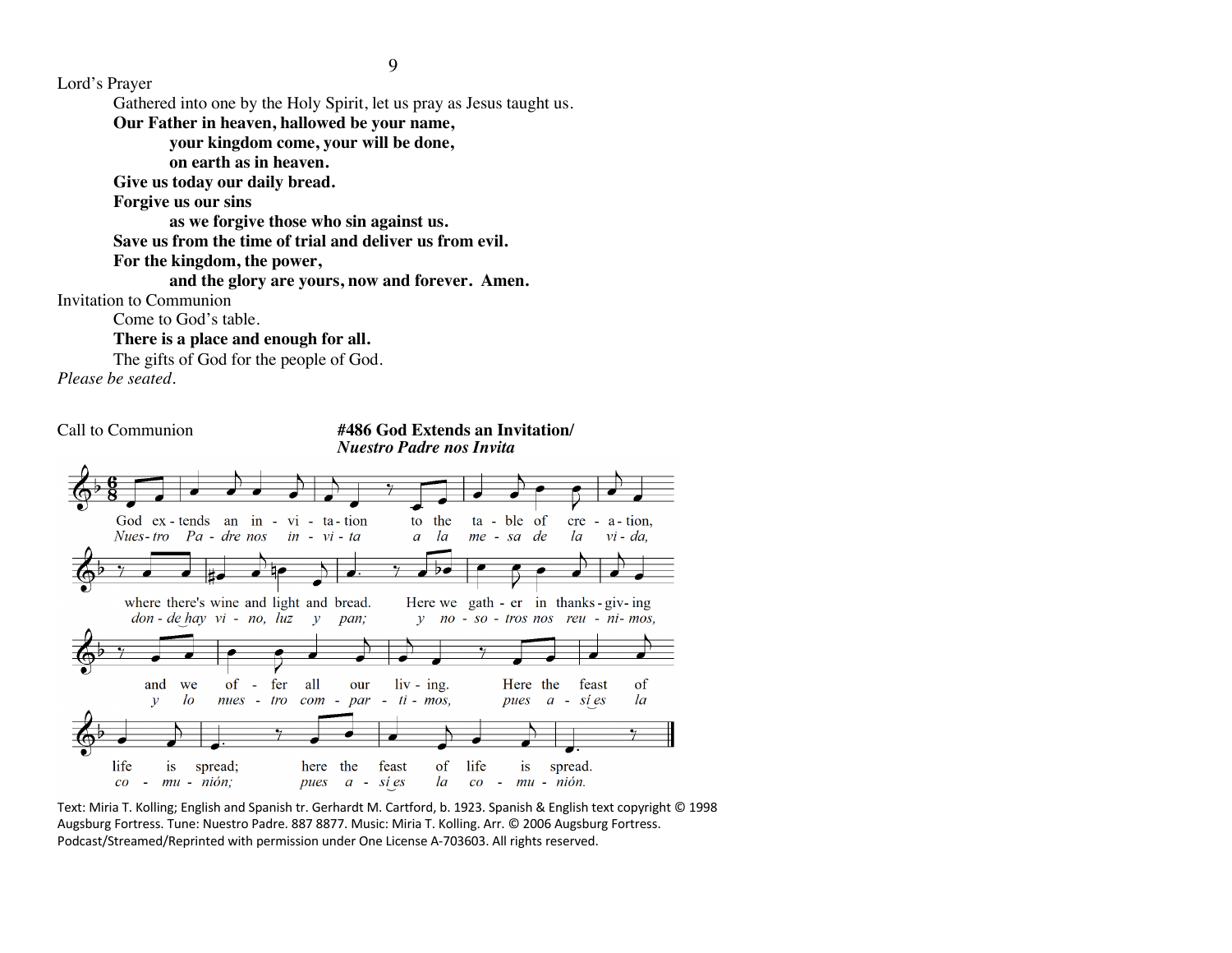10

Communion Anthem *Thee We Adore* by Ralph Johnson – Senior Choir

Communion Hymn **#454 Remember and Rejoice**

*Please stand as you are able.*

Communion Response

May the body of our Lord Jesus Christ strengthen and keep you in his light and grace. **Amen.**

# *Sending*

## Blessing

God, who through water and the Spirit has made us beloved daughters and sons, strengthen you in your baptism. The Lord bless you and keep you, the Lord make his face shine on you and be gracious to you, the Lord look upon you with favor and give you peace. Almighty God the Father, the Son, and the Holy Spirit bless you now and forever.

#### **Amen.**

Dismissal

Go with Christ into a weary world. Share the good news.

**Thanks be to God.**

Postlude